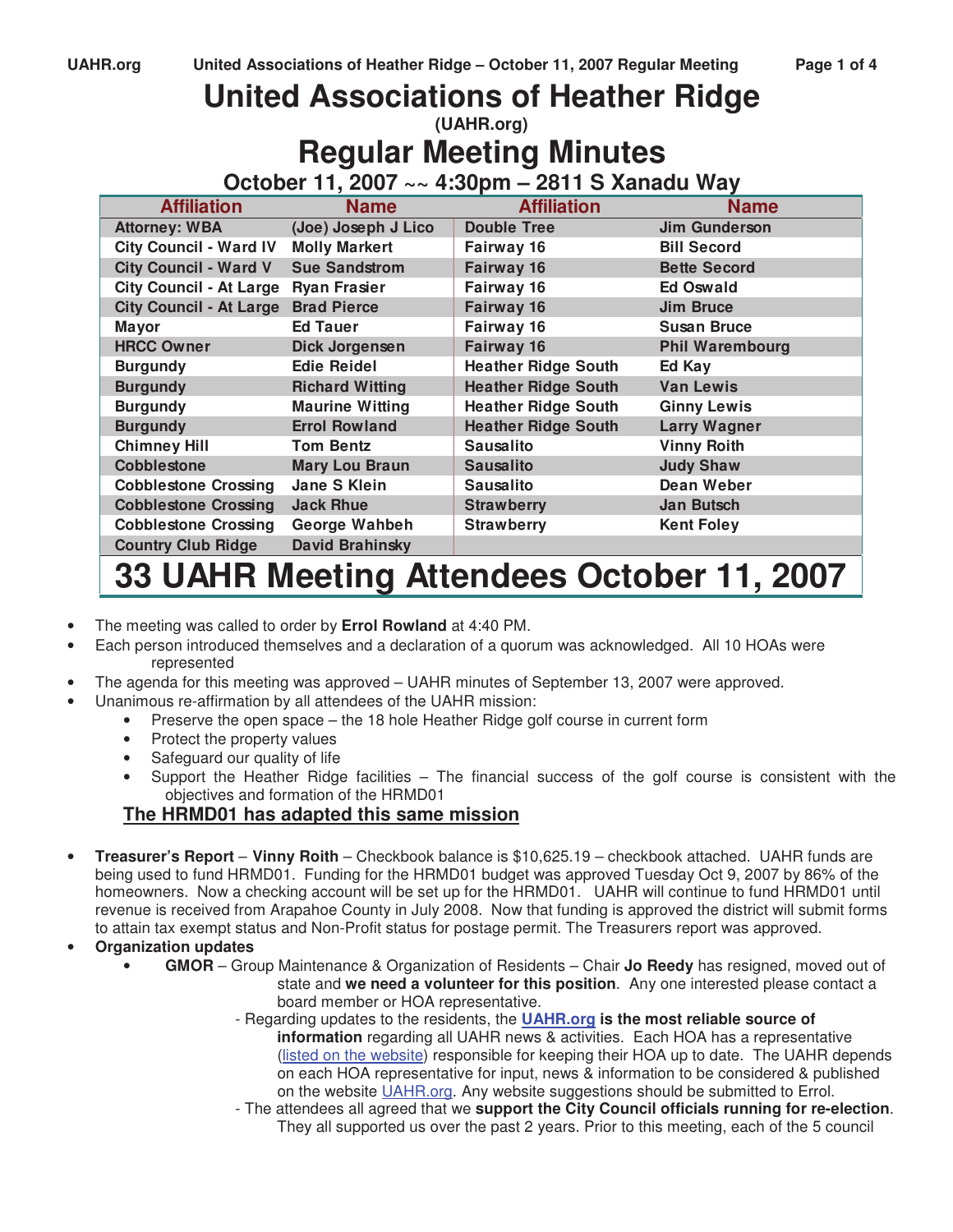## **UAHR.org United Associations of Heather Ridge – October 11, 2007 Regular Meeting Page 2 of 4**

members running for re-election spoke briefly stating their accomplishments and asking for our votes. They include:

- Councilwoman **Molly Markert** Ward IV
- Councilwoman **Sue Sandstrom** Ward V
- Mayor **Ed Tauer**
- Councilman **Ryan Frazier** At Large
- Councilman **Brad Pierce** At Large
- The UAHR urges the community to vote for all 5 of the above. A discussion followed regarding how best to support these candidates. It was agreed the best support would be letters to the each HOA. In addition, letters to editors (LTE) of the Aurora and Denver newspapers stating the candidates help with us achieving our goals and the support of the UAHR. **Van Lewis & Ed Kay** volunteered to lead the LTE campaign.
- **Sept 2007 Report of Crime Mary Lou Braun** Cobblestone reported on crime and breakins in September. Strawberry had mailbox tampering; and it was reported 2 cars were stolen, taken to Heather Gardens and left stripped. **In the words of the RTD:**
	- **Count on each other for safety.**
	- **If something doesn't look right, call the authorities** & report to your HOA Rep.
	- **Be Involved Be Informed Be Alert Be Prepared**
- Prior to this meeting **Dick Jorgensen, HRCC owner invited the UAHR residents to Twofor-One Dining** including 2 glasses of wine and entertainment (piano & singing) on the **second Wednesday each month**. **Trivia** is also open to residents on the **third Wednesday evening each month**. **Trivia** teams consist of groups of 4. So grab a couple and we'll see you for **Trivia**. You should call 303-755-3660 x304 or x309 for details. **The UAHR urges all to take advantage of the HRCC amenities** and financial support of the club. **We urge everyone to join the HRCC as a golf or social member.**
- **Property tax reduction for seniors Dean Weber, Judy Shaw & Jim Bruce** (see uahr.org **Senior Tax Button** for details).
- **Van Lewis** suggested that the UAHR encourage the HOAs to share information with each other. He also offered the UAHR board to be available for any HOA meeting. **Errol**  offered each HOA to have their monthly newsletters posted on the UAHR.org website.
- **SDAG** Special District Action Group **Van Lewis** HRMD01 Business--
	- HRMD01 regular scheduled meetings are  $2<sup>nd</sup>$  Thurs each month providing there is business to conduct – 3 notices are posted throughout the HRMD01 & on the website
	- Update of HRMD01 meeting immediately prior to this meeting –
	- **Van Lewis & Ed Kay** reported the vote (polling of the residents of the HRMD01) approving funding the budget though an increased mill levy was a resounding success with 86% favoring the funding.
	- **Van Lewis & Ed Kay** suggested a postcard be sent to all homeowner locations in the district, reporting the success of the October  $9<sup>th</sup>$  polling and thanking them for their solidarity on the issues. **Van Lewis & Ed Kay** agreed to send the postcard.
- **IDAG** Influencing Development Group **Ed Oswald Dick Jorgensen**

Ed introduced Mr. Dick Jorgensen to the group prior to this meeting. In speaking to the group, Mr. Jorgensen said there will be some changes soon (not in ownership) and that he will let us know about them at the appropriate time. He also invited the community to use the facilities on the 2nd and 3rd Wednesdays each month. (See above **GMOR** – **Two for One Dining & Trivia**)

- **Other business** 
	- Next meeting no future meetings are scheduled for the UAHR. The HRMD01 will not meet in November, 2007. Next HRMD01 meeting is scheduled for 12/13/2007. Should UAHR business need to be conducted in the future, each HOA rep will be contacted via email and phone call. If a UAHR meeting is called, it will always be after the HRMD01 regular meetings the 2<sup>nd</sup> Thursday of the month.
- The meeting was adjourned at 5:15pm.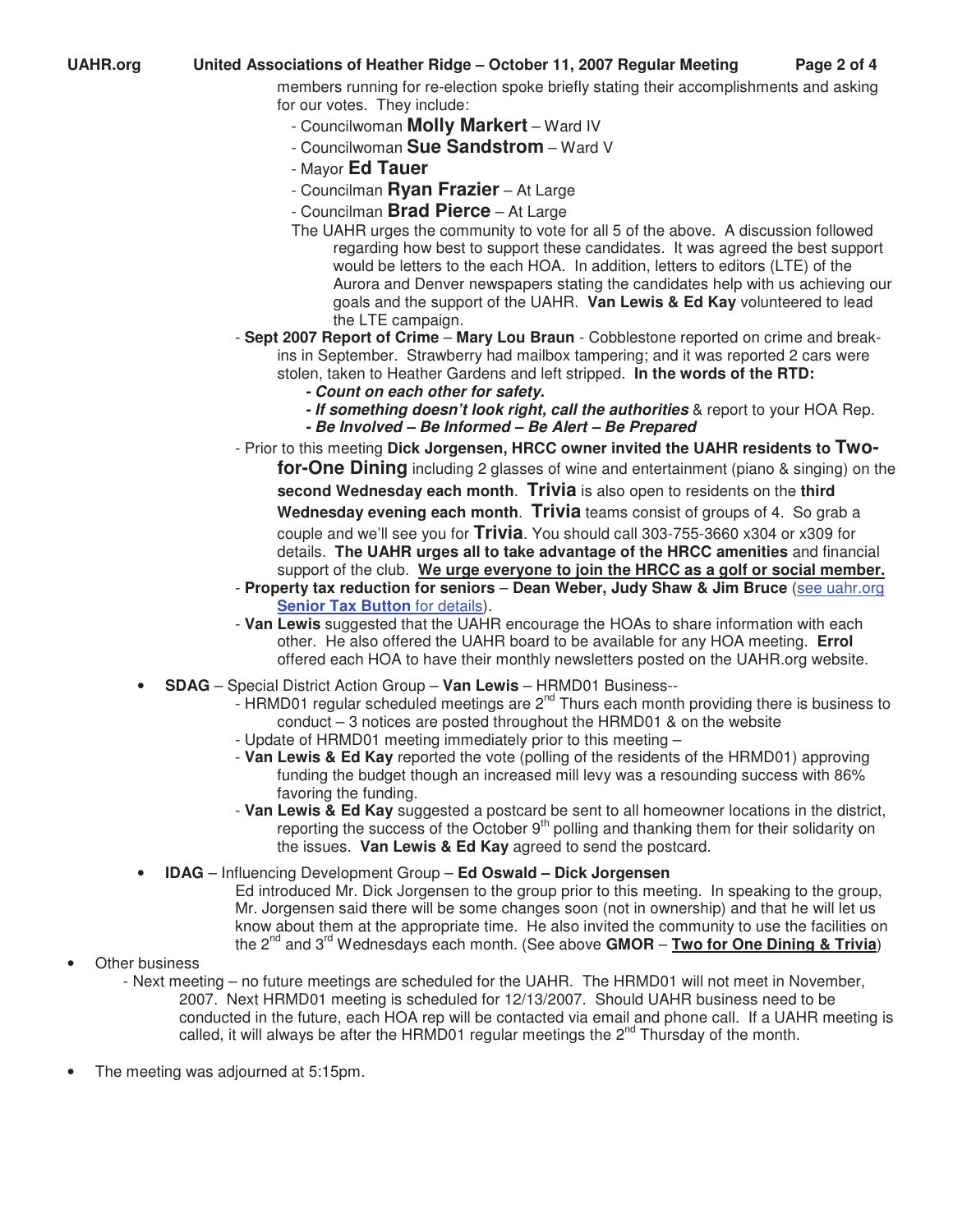# UAHR.org United Associations of Heather Ridge - October 11, 2007 Regular Meeting Page 3 of 4

|             | <b>UAHR.org Check Book</b>                                              |              |               |                |
|-------------|-------------------------------------------------------------------------|--------------|---------------|----------------|
| <b>Date</b> | <b>Transaction</b>                                                      | <b>Debit</b> | <b>Credit</b> | \$ Balance     |
| 11/1/2006   | #1041 - Errol Rowland - Misc. Exp.                                      | \$103.03     |               | $$27,118.46$ + |
| 11/3/2006   | #1042 - Muellertime Designs - Advtg/PR                                  | 32.57        |               | 27,085.89      |
| 11/6/2006   | DEPOSIT #44                                                             |              | \$560.00      | 27,645.89      |
|             | 11/12/2006 #1043 - White, Bear & Ankele - Legal                         | 971.72       |               | 26,674.17      |
|             | 11/12/2006 #1044 - Vincent Roith - Misc Exp                             | 91.62        |               | 26,582.55      |
|             | 11/13/2006 DEPOSIT #45                                                  |              | 359.85        | 26,942.40      |
|             | 11/13/2006 #1045 - Errol Rowland - Misc. Exp.                           | 146.84       |               | 26,795.56      |
|             | 11/29/2006 #1046 - T. Charles Wilson Ins. Svc. - Bond                   | 100.00       |               | 26,695.56      |
|             | 11/30/2006 #1047 - Edith Reidel - Election Judge                        | 125.00       |               | 26,570.56      |
|             | 11/30/2006 #1048 - Beverly Williams - Election Judge                    | 125.00       |               | 26,445.56      |
|             | 11/30/2006 #1049 - Karen Berg - Election Judge                          | 125.00       |               | 26,320.56      |
|             | 11/30/2006 #1050 - HRCC - Meeting Room Set-ups                          | 200.00       |               | 26,120.56      |
|             | 11/30/2006 DEPOSIT #46                                                  |              | 60.00         | 26,180.56      |
| 11/9/2006   | $1 + 1$ Internet, Inc.                                                  | 29.97        |               | 26,150.59      |
| 12/7/2006   | See Check #1041 - Entered as \$103.03                                   | 5.00         |               | 26,145.59      |
| 12/7/2006   | #1051 - Sequoia Voting Systems, Inc.                                    | 3,564.30     |               | 22,581.29      |
| 12/12/2006  | #1052 - White, Bear & Ankele - Legal                                    | 171.25       |               | 22,410.04      |
|             | 12/16/2006 #1053 - Van Lewis - Printing Newsletter                      | 720.00       |               | 21,690.04      |
| 1/11/2007   | #1054 - White, Bear & Ankele - Legal                                    | 30.15        |               | 21,659.89      |
| 2/15/2007   | #1055 - White, Bear & Ankele - Legal                                    | 269.34       |               | 21,390.55      |
| 2/16/2007   | $! + !$ Internet, Inc.                                                  | 29.97        |               | 21,360.58      |
| 3/14/2007   | #1056 - St. James Educ. Found. - Contrib                                | 100.00       |               | 21,260.58      |
| 3/14/2007   | #1057 - White, Bear & Ankele - Legal                                    | 2,123.40     |               | 19,137.18      |
| 4/18/2007   | #1058 - White, Bear & Ankele - Legal                                    | 845.50       |               | 18,291.68      |
| 5/8/2007    | 1 & 1 Internet, Inc.                                                    | 29.97        |               | 18,261.71      |
| 5/10/2007   | DEPOSIT #47 - Candy Sales                                               |              | 186.00        | 18,447.71      |
| 5/10/2007   | #1059 - Molly Markert - Re-election                                     | 200.00       |               | 18,247.71      |
| 5/17/2007   | #1060 - White, Bear & Ankele - Legal                                    | 2,664.22     |               | 15,583.49      |
| 5/17/2007   | #1061 - The Russell Company - Web Site                                  | 500.00       |               | 15,083.49      |
| 6/20/2007   | #1062 - T. Charles Wilson Ins Svc - Bond                                | 25.00        |               | 15,058.49      |
| 6/20/2007   | #1063 - White, Bear & Ankele - Legal                                    | 2,485.72     |               | 12,572.77      |
| 7/26/2007   | #1064 - White, Bear & Ankele - Legal                                    | 1,455.52     |               | 11,117.25      |
| 7/26/2007   | ATM - SOS - Annual Report                                               | 10.00        |               | 11,107.25      |
| 8/6/2007    | #1065 - USPS - Postage - Post Cards                                     | 293.02       |               | 10,814.23      |
| 8/7/2007    | 1 & 1 Internet, Inc.                                                    | 29.97        |               | 10,784.26      |
| 8/9/2007    | #1066 - Van Lewis - Postage Post Cards                                  | 270.06       |               | 10,514.20      |
| 8/9/2007    | Check #1065 Voided                                                      |              | 293.02        | 10,807.22      |
| 8/10/2007   | DEPOSIT #48                                                             |              | 5,000.00      | 15,807.22      |
| 8/11/2007   | #1067 - White Bear & Ankele - Legal                                     | 1,886.49     |               | 13,920.73      |
| 9/13/2007   | #1068 - Van Lewis - Post Card #2                                        | 351.23       |               | 13,569.50      |
| 9/26/2007   | #1069 - White, Bear & Ankele - Legal                                    | 1,997.74     |               | 11,571.76      |
| 9/26/2007   | #1070 - UPS Store - Printing                                            | 40.30        |               | 11,531.46      |
| 9/26/2007   | #1071 - Errol Rowland - Exp/Office Depot                                | 37.82        |               | 11,493.64      |
| 10/9/2007   | #1072 - White, Bear & Ankele - Legal                                    | 868.45       |               | 10,625.19      |
| t           | Note refer to Check Book Ending Balance in Minutes of Previous meetings |              |               |                |